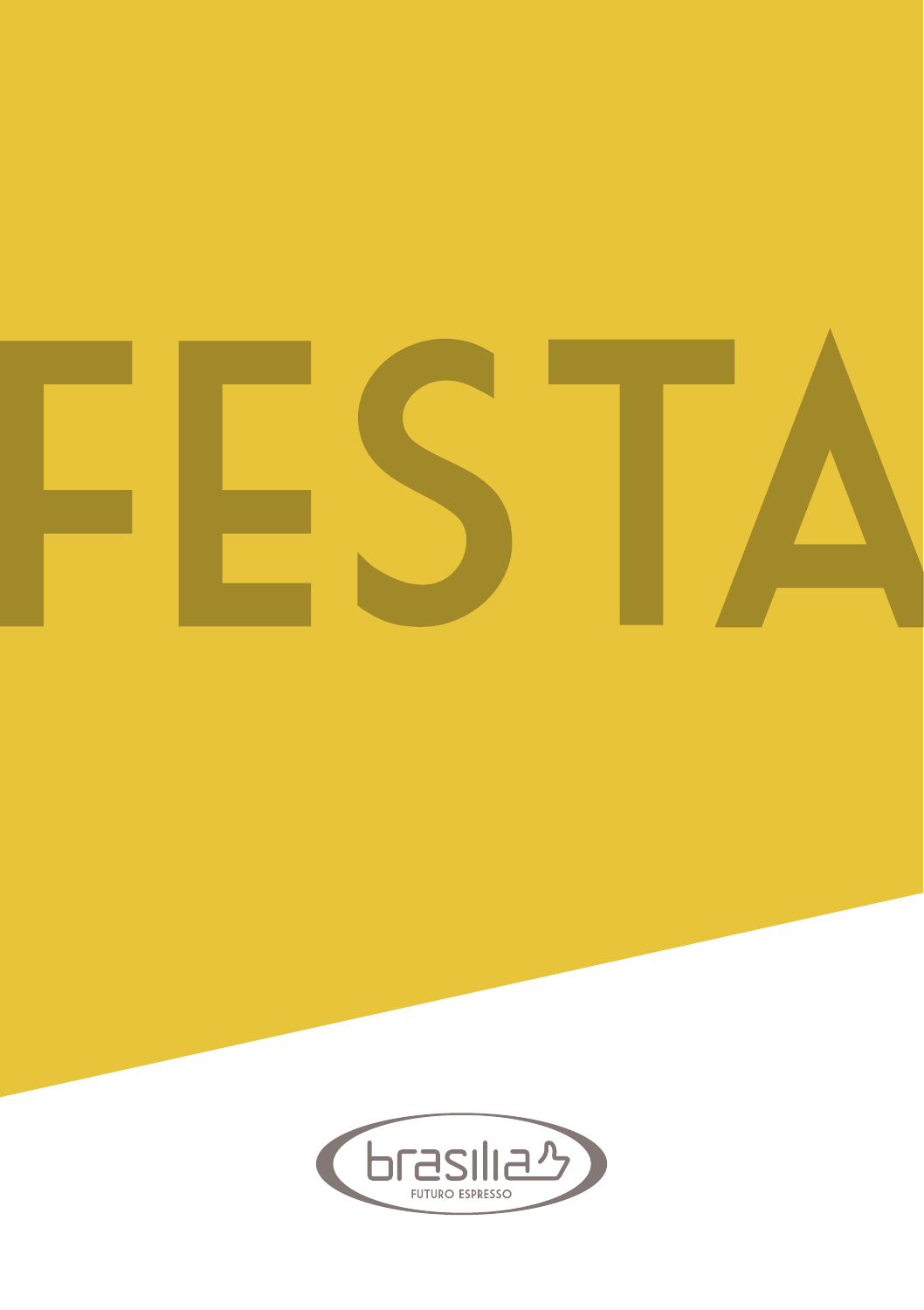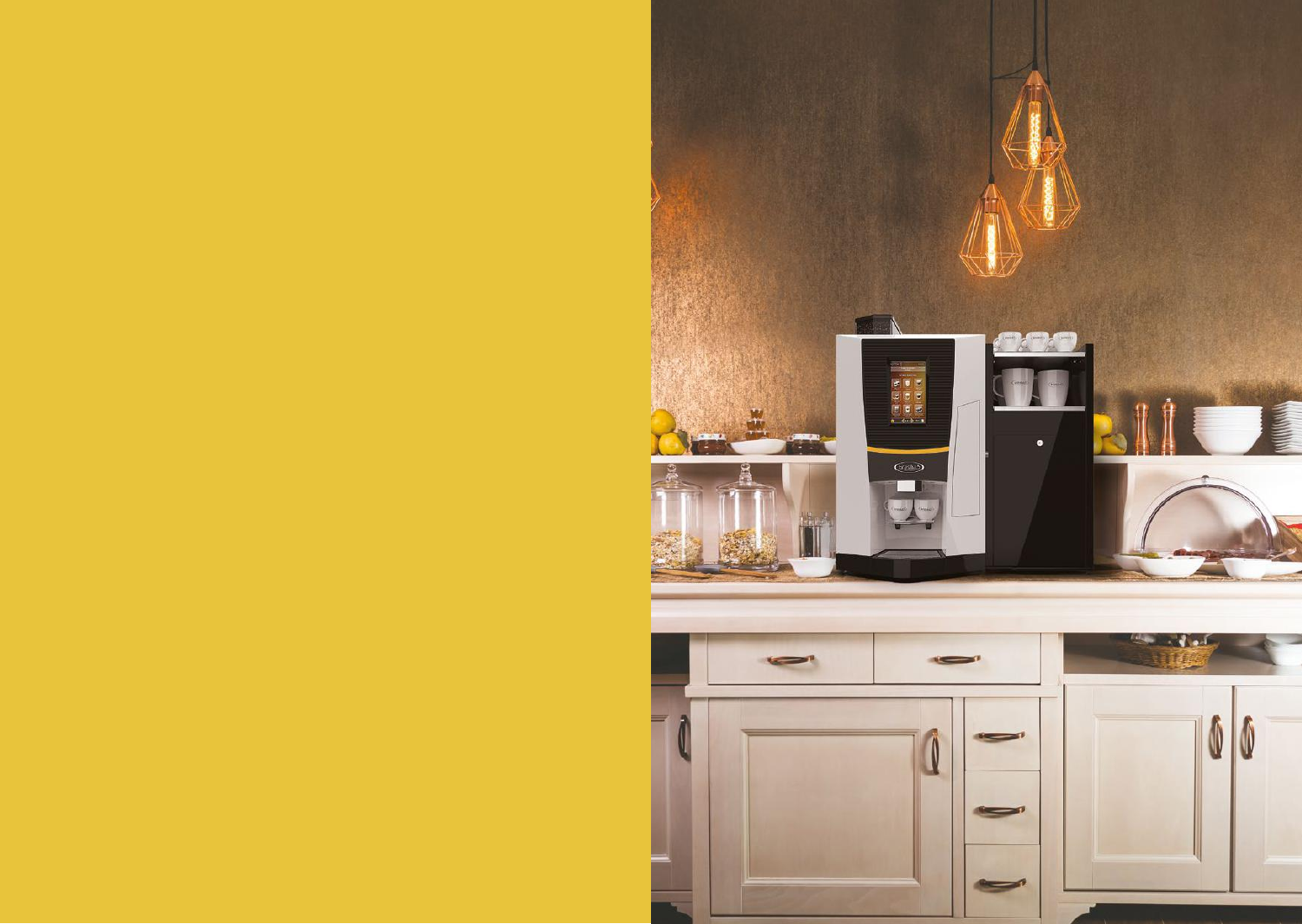

## **FESTA: the simplicity of a fully automatic machine, the satisfaction of a premium-quality experience.**

Festa is the fully automatic machine that speaks the universal language of simplicity with style and innovation, offering a premium-quality experience at all levels of use. A touch is all it takes to prepare quality drinks. Captivating and intuitive communication with the machine, fascinating design, latestgeneration systems and technology, and rapid maintenance.



#### **Final user**

- Intuitive interface
- Touch-screen display
- LED lighting
- Video player
- Illuminated distribution bay
- Cup-present sensor (optional)
- Italian design



#### **Operator**

- Machine programmable via computer
- USB connection for interface update without PC
- Automated cleaning system
- Incorporated security lock system
- Troubleshooting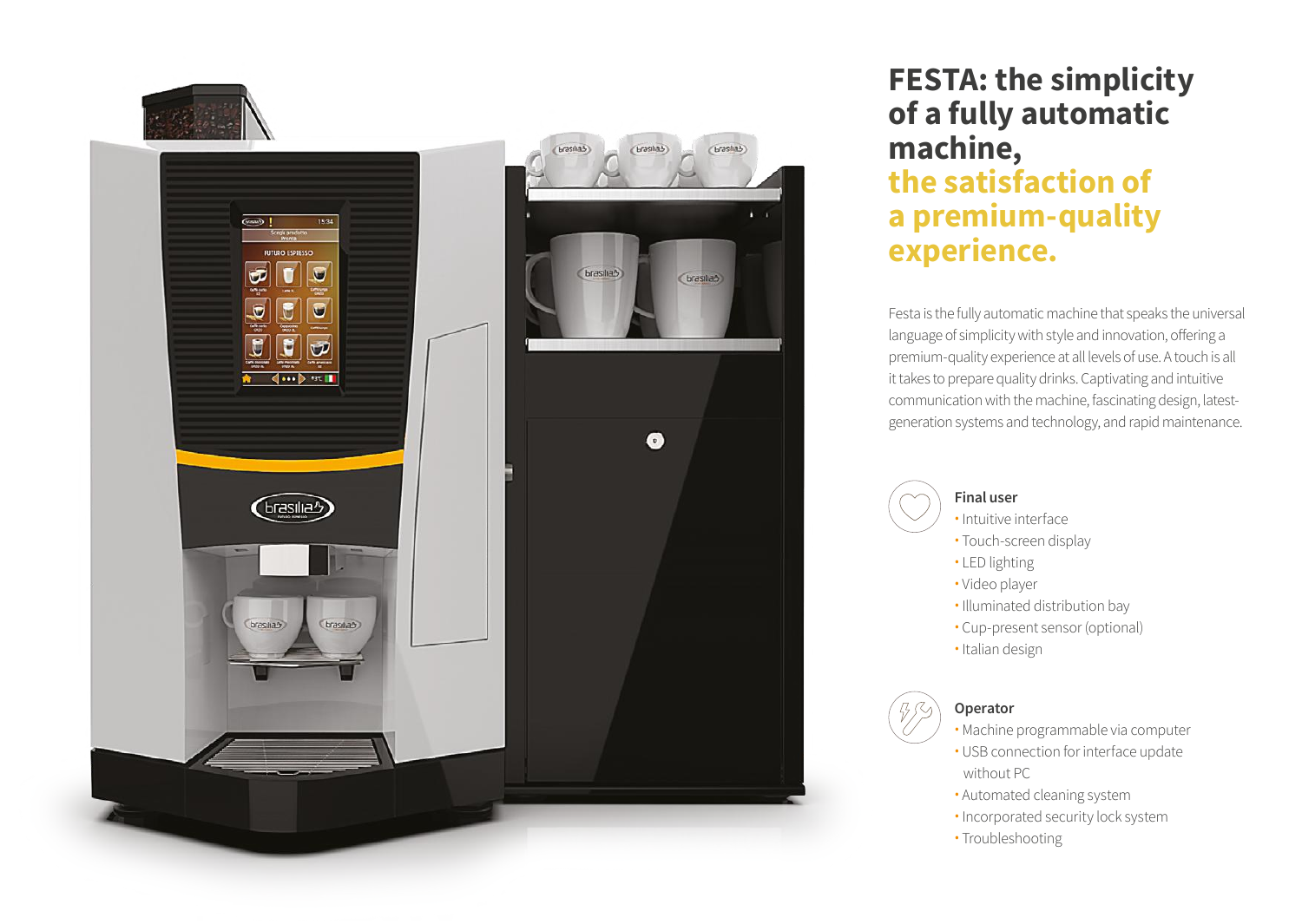# **Passion for coffee taken to the highest level.**

Coffee is our passion, and we know how much care and attention it takes to create the ideal cup. This is why we have fitted Festa with the best extraction technology to guarantee consistent and excellent results from the first cup of coffee to the last, with all the simplicity that automation provides.

The heated infusion chamber ensures constant quality, extraction after extraction, assisted by the pre-heating boiler that increases thermal stability. The quantity of coffee is kept constant with the Air-Brake system, which prevents air from circulating in the water system. Coffee-based drinks are not all the same, and this is why Festa, with its variable chamber unit, also offers the possibility of regulating the pressure on the coffee grounds, for ideal results every time.



‖ PREHEATED INFUSION CHAMBER: HEATED INFUSION CHAMBER FOR CONSISTENT EXTRACTION QUALITY. ‖ PRE-HEATING BOILER: PRE-HEATING BOILER TO INCREASE THERMAL STABILITY. ‖ AIR-BRAKE SYSTEM: INCREASES THE PRECISION OF VOLUME DISTRIBUTED, STOPPING AIR FROM ENTERING THE WATER SYSTEM. ‖ ACCURATE TAMPING: ALLOWS REGULATION OF THE PRESSURE ON THE COFFEE GROUNDS, FOR THE LEVEL MOST SUITED TO EACH TYPE OF COFFEE GRAIN. ‖ AUTOMATIC GRINDING ADJUSTMENT KIT (OPTIONAL).

## **Perfectly creamy and dense: Bar-quality milk.**

The ability to whip up milk to the right texture is the secret to serving a memorable cappuccino. Festa achieves this result thanks to the Fresh Milk module and its Speciality Milk Texturing, feature dedicated to milk texture. According to the recipe or the level of density and creaminess desired, different settings can be used to obtain various levels of thickness. Cappuccino is as smooth as from a bar, but with Festa everything is easier: the Fresh Milk module automatically cleans itself after each drink, and an energy saving option can also be added to reduce electricity consumption.

‖ SPECIALITY MILK TEXTURING: BAR-QUALITY MILK TEXTURING WITH THE POSSIBILITY OF CHANGING SETTINGS FOR DIFFERENT TEXTURES. ‖ AUTOMATED CLEANING AFTER EACH DRINK. ‖ ENERGY SAVING FUNCTION (OPTIONAL). ‖ ELECTRONIC CLEANING.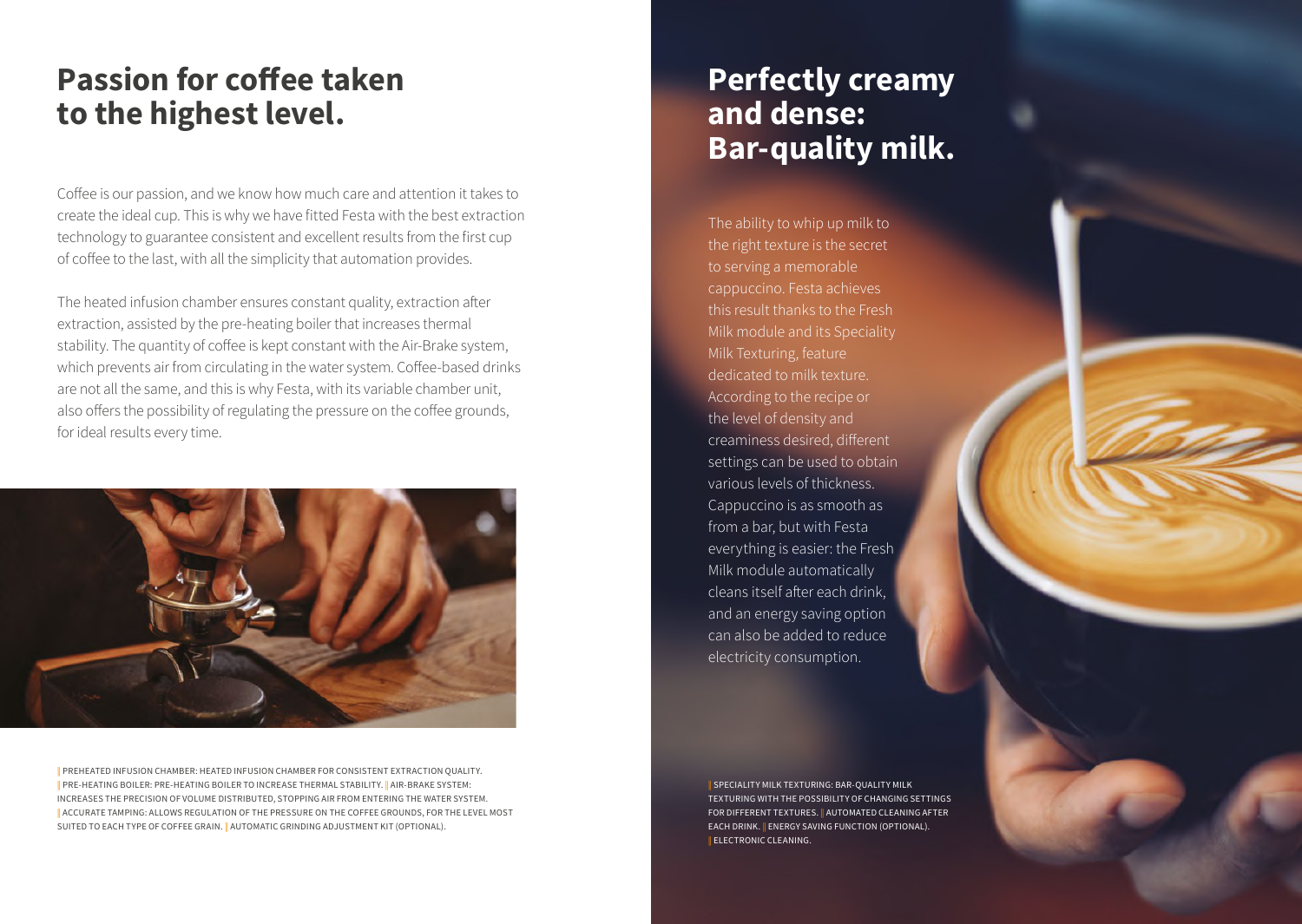

# **An entire coffee shop in a single solution.**

Festa opens new horizons of pleasure to explore every day. An entire coffee shop enclosed in a single solution.

Coffee in all its specialities and varieties, drinks with a whole range of flavours, cappuccino and lots of other recipes with fresh milk. Users can choose the drink they want and decide the quantity with the standard or tall cup option.



‖ VARIABLE CHAMBER: QUALITY COFFEE IN ALL ITS FORMS. ‖ DOUBLE ESPRESSO CUP (ESV VERSION ONLY). ‖ CHOCOLATE BUILT-IN: UP TO THREE DIFFERENT CHOCOLATE FLAVOURS. ‖ ACCURATE TAMPING: DIFFERENT RECIPES ACCORDING TO PRESSING LEVEL. ‖ SPECIALITY MILK TEXTURING: DIFFERENT TEXTURES OF MILK. ‖ STANDARD AND TALL CUP.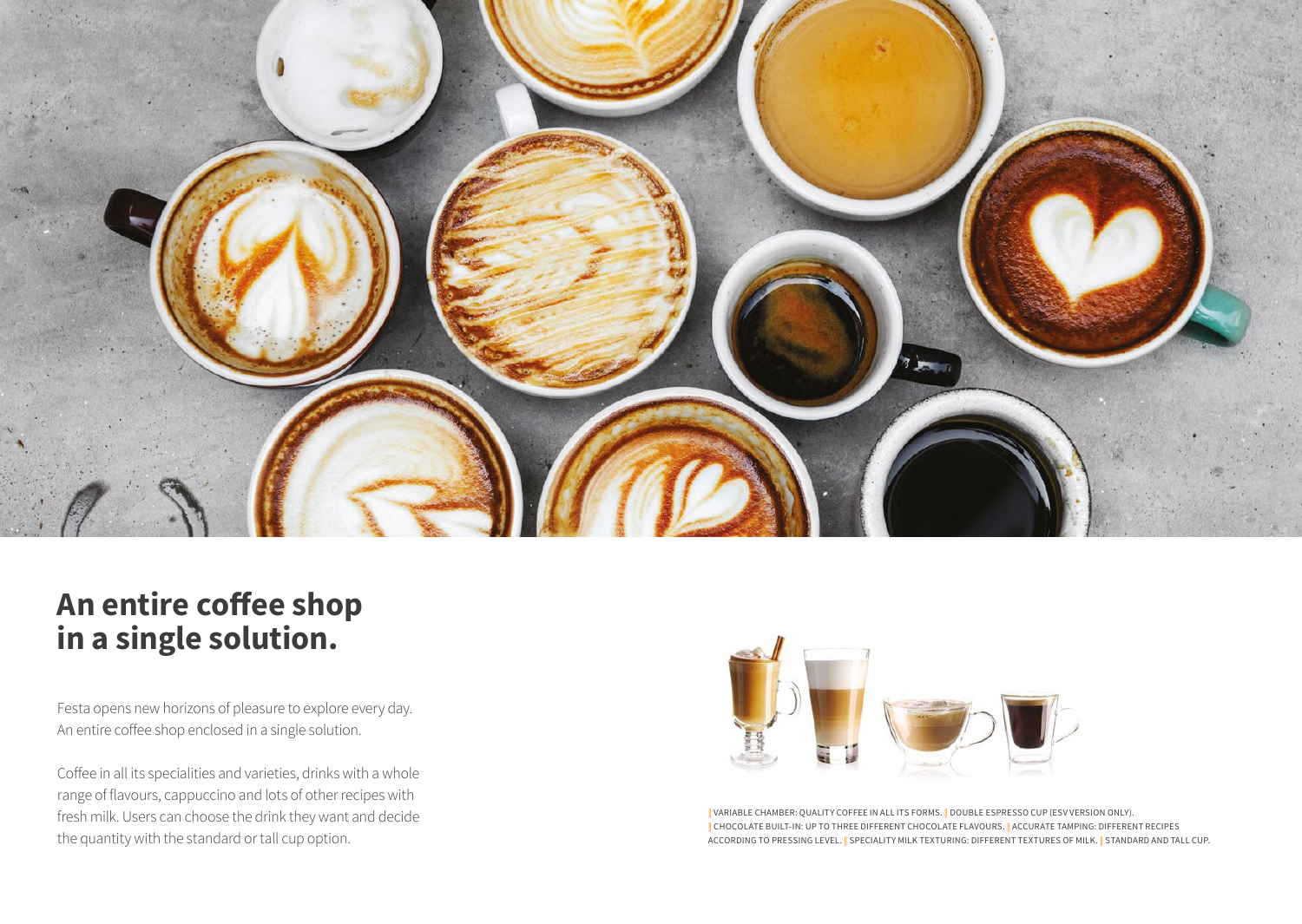| Version                        | <b>ESV</b>                                        | ES                        |
|--------------------------------|---------------------------------------------------|---------------------------|
| Coffee unit                    | Variable chamber (ESV)                            | Traditional espresso (ES) |
| Container for coffee grains    | $1 \times 1.3$ kg (3.5 L)                         |                           |
| Container for soluble products | 3 (single 1.5 L, double 3.5 L.)                   |                           |
| Control panel                  | Customisable 7" touch screen                      |                           |
| Power consumption              | 2.80 kw double boiler                             |                           |
| Power supply                   | 220/240 VAC, 50÷60 HZ                             |                           |
| Water supply                   | 3/4"F                                             |                           |
| Dimensions mm                  | H 650 (720 with coffee container) x W 395 x D 576 |                           |
| Weight                         | 31,5 kg                                           |                           |

#### **Fresh Milk Module**

| Fresh milk capacity   | 4                                                        |
|-----------------------|----------------------------------------------------------|
| Power supply          | 220-230 V 50 Hz<br>Country-specific versions 220 V 60 Hz |
| Power consumption     | 0.043 kw                                                 |
| Refrigeration unit    | Climatic class N                                         |
| Refrigerant           | R600a                                                    |
| Dimensions and weight | H 635 x W 300 x D 447 - 22 kg                            |

**1.** Coffee grains **2.** Soluble **Accessories 3.** Soluble **4.** Soluble



| Black stand                              |  |
|------------------------------------------|--|
| Automatic grinding adjustment kit        |  |
| Immersion pump kit                       |  |
| Cup-warmer kit FRESH MILK MODULE         |  |
| Cup-present sensor kit                   |  |
| Autonomous in-tank power transformer kit |  |
| Liquid and coffee residue draining kit   |  |
| Free vend kit                            |  |
| Coin receiver kit                        |  |